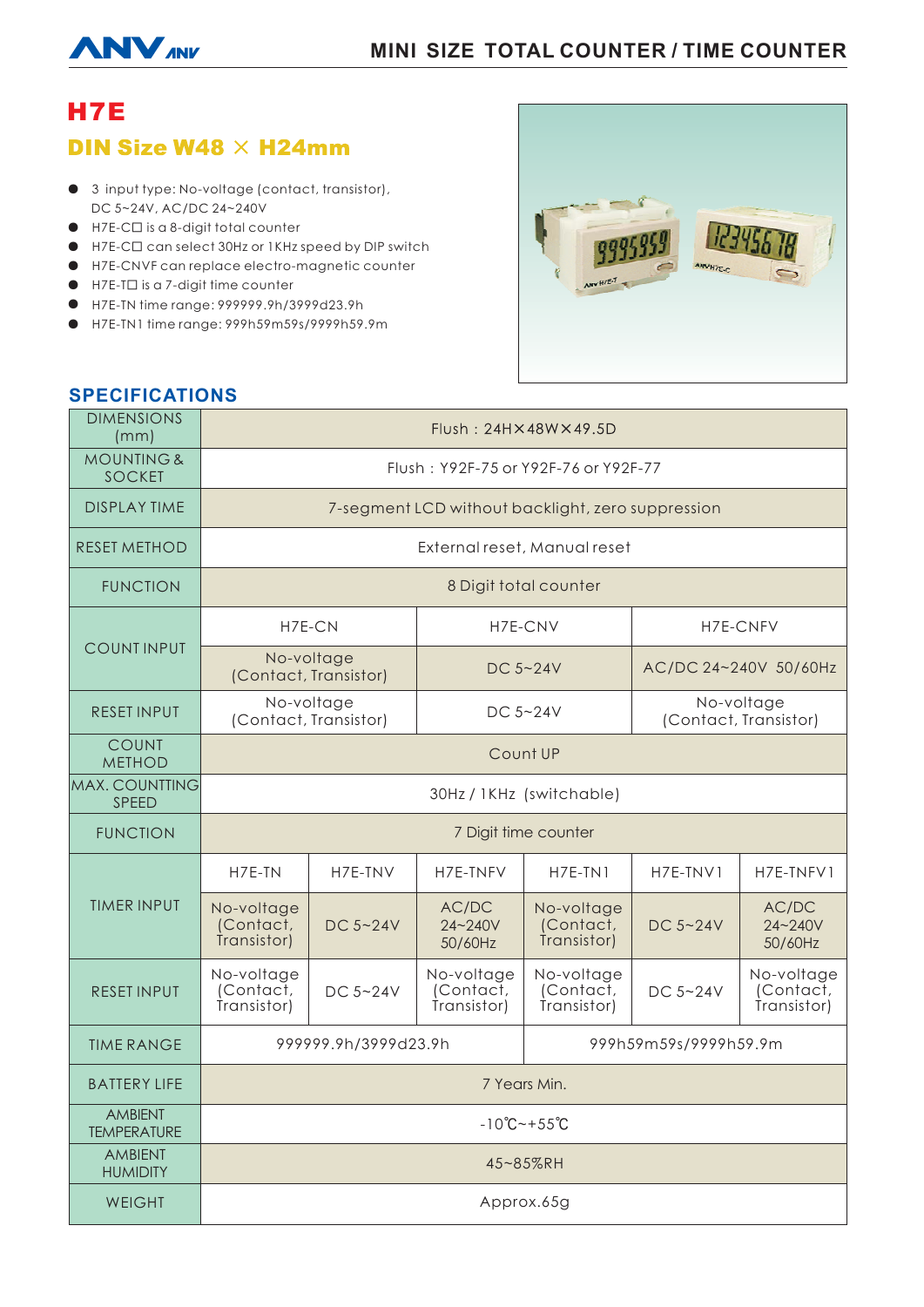

### **CONNECTION DIAGRAMS**



### **TIMING CHARTS**